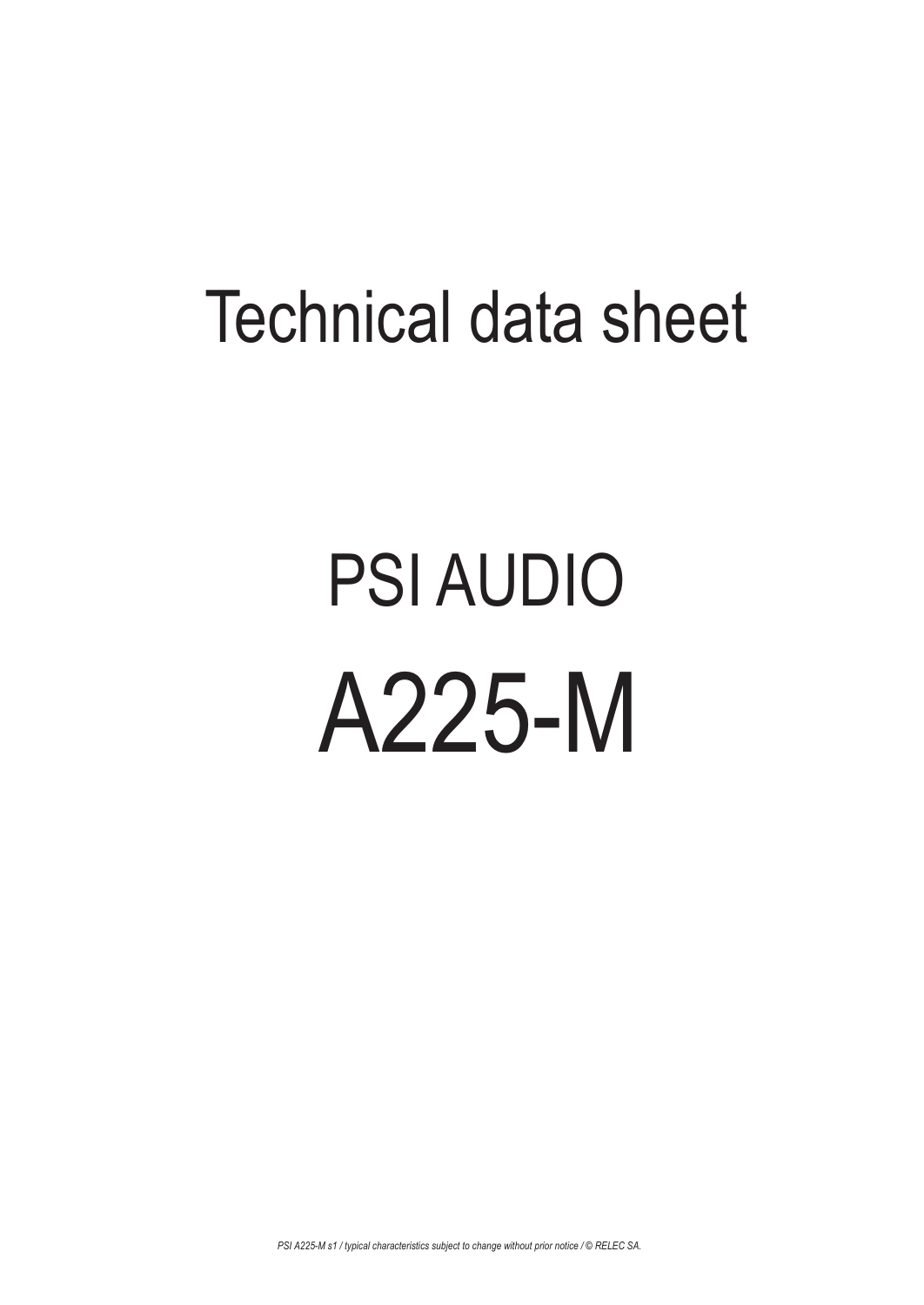## **info@psiaudio.com**



All measurements in anechoic room acoustical axis at 1 meter



**A225-M**

**SWISS MADE BY RELEC SA 1400 YVERDON**



| 200 W                                 | <b>Puissance RMS</b><br>Power RMS                                   |
|---------------------------------------|---------------------------------------------------------------------|
| 300 W                                 | Puissance programme<br>Program power                                |
| Sym, 10k Ohms                         | Impédance d'entrée<br>Input Impedance                               |
| 0.775V                                | Sensibilité pour 100 dB @ 1m<br>Sensivity for 100 dB @ 1m           |
| 116 dBA                               | Rapport signal sur Bruit<br>Signal to Noise Ratio                   |
| 24 Vpp / 20.7 dBu                     | Saturation d'entrée<br>Input Overload                               |
| 111 dB (single)                       | Niveau max. continu, 1m<br>Continuous Max SPL, 1m                   |
| 116dB / half space                    | Niveau max. programme, 1m<br>Program Max SPL, 1m                    |
| 24 - 100 Hz                           | Réponse à -6 dB<br>Response at -6dB                                 |
| ±2 dB (28Hz - 65Hz)                   | Tolérances<br>Tolerances                                            |
| < 1.5% (50Hz-200Hz)                   | <b>Distorsions THD</b><br><b>Distortion THD</b>                     |
| 1 Way(s)                              | Système<br>System                                                   |
| 90Hz                                  | Fréquence de coupure<br>Crossover frequency                         |
| 2 x Ø 258 / Ø 210 mm                  | Ext. / Membrane<br>Dim. basses<br>Woofer's dim.<br>Ext. / Diaphragm |
| $2 \times$ XLR F $/$ 2 $\times$ XLR M | Connecteurs<br>Connectors                                           |
| $1=GND, 2=(+)$ , $3=(-)$              | Signal entrée<br>Signal input                                       |
| MDF / double box                      | Matériaux du boîtier<br><b>Box Material</b>                         |
| 320 x 700 x 500                       | Dimensions boîtier L x H x P mm<br>Dimensions cabinet W x H x D mm  |
| 40.3 / 35.6 Kg                        | Poids brut / net<br>Gross / Net Weight                              |
| 115/230V±10%(50-60}                   | Tension de secteur<br>Voltage                                       |
| $1.7 - 4 - 200$ W                     | Consommation<br>Consumption Standby-Quiescent-Max                   |
| $< 75\%$ / $< 90\%$                   | Humidité Moy / Max<br>Mean / Max Humidity                           |
| $5 - 40 °C$                           | Température externe<br><b>External Temperature</b>                  |

*PSI A225-M s1 / typical characteristics subject to change without prior notice / © RELEC SA.*